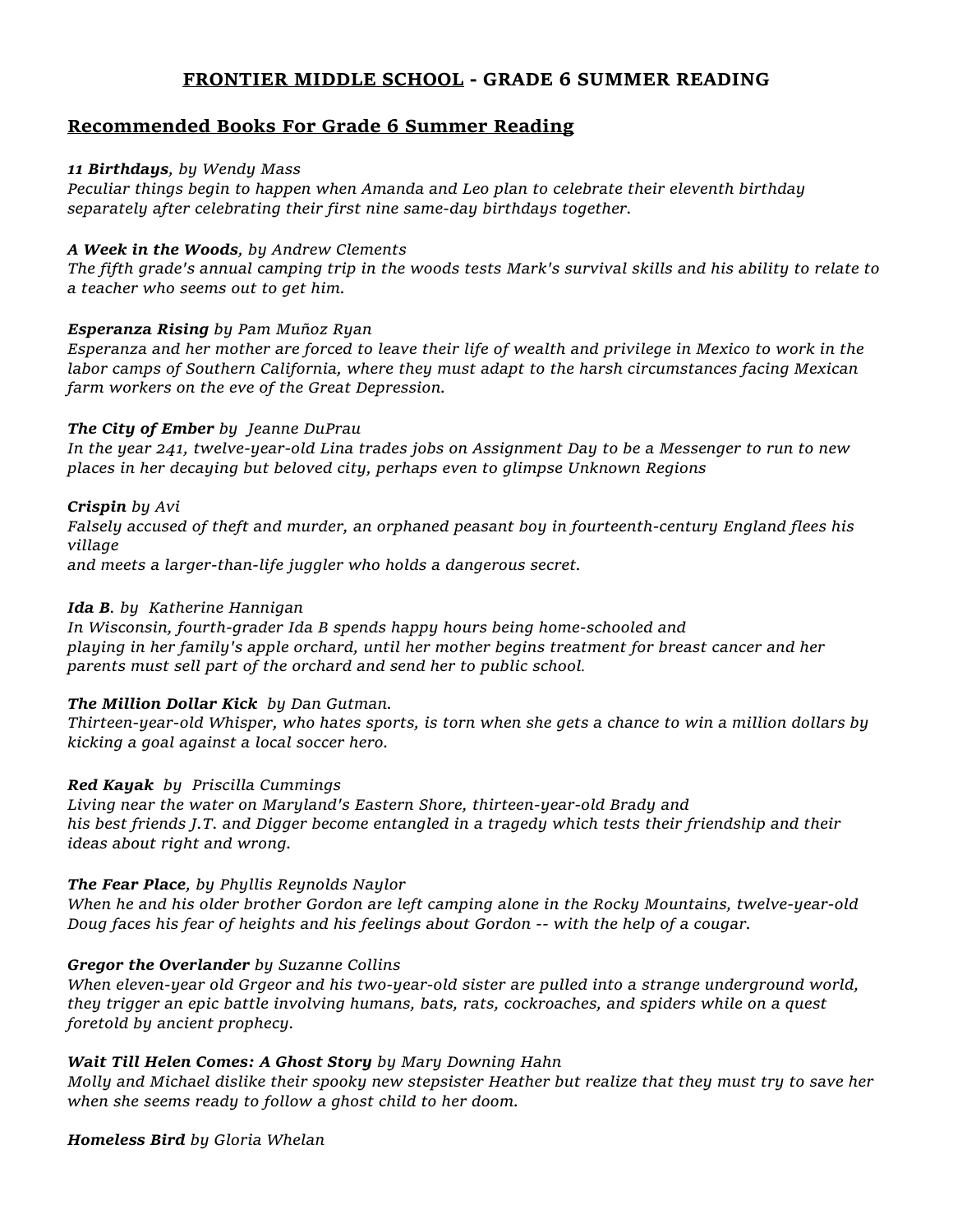*Thirteen-year-old Koly enters into an ill-fated arranged marriage and must either suffer a destiny dictated by India's customs or find the courage to oppose tradition.*

# **Recommended Authors for Grade 6 Summer Reading:**

*Wendy Mass-Realistic Fiction Andrew Clements-Realistic Fiction Gary Paulsen-Adventure Suzanne Lafleur-Realistic Fiction James Patterson-Humor Will Hobbs-Adventure Avi-various Jerry Spinelli-Realistic Fiction*

# **Recommended Series for Grade 6 Summer Reading:**

*Artemis Fowl-Eoin Colfer (Fantasy) 39 Clues-Rick Riordan (Mystery/Adventure)) Ranger's Apprentice-John Flanagan (Fantasy/Adventure) Harry Potter-J.K Rowling(Fantasy) Joey Pigza -Jack Gantos –(Humor) Any series-Gordon Korman Redwall Series-Brian Jacques(Fantasy)*

**Barnes and Noble and Amazon are among the places where these books may be found. In addition, they may be available in public libraries.**